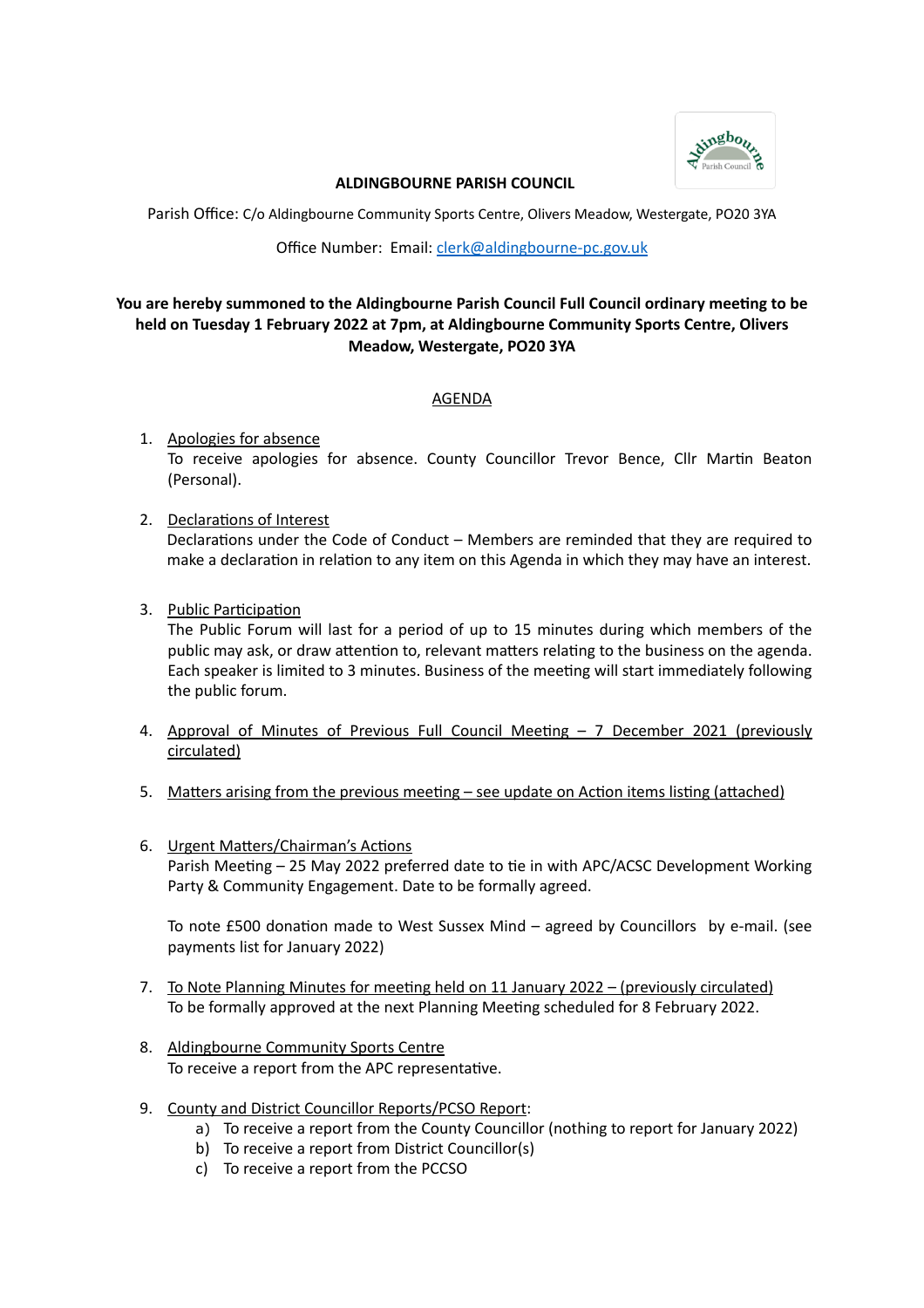- 10. To receive reports from the following Working Groups/Societies/Clubs/Outside Bodies
	- a) Allotments update on Fencing project.
	- b) Footpaths Working Group
	- c) ADALC (see minutes 21.01.22 attached)
	- d) APC/ACSC Development Working Party notes of meeting 18.01.22 attached
	- e) SSWP Street Scene Working Party see notes of meetings held 02.12.21 and 13.01.22 in TEAMS and attached)
- 11. Correspondence/Consultations

### **To note the receipt of the any correspondence**.

- Sussex Police Rural Crime Team Monthly Update circulated 24.01.22
- West Sussex Charge point zoom meeting held 27.01.22 circulated 18.01.22
- SDNPA Self Build and Custom Housebuilding Register Consultation circulated 10.01.22 – deadline 08.03.22.
- SDNPA January Newsletter circulated 20.01.22.
- Sussex Police Chief Constable "Big Data" presentation circulated 06.01.22 Cllr Trabucco attending zoom meeting 25.22.22.
- Northfields Lane PROW correspondence from Mrs Setters letter from Clerk emailed 13.01.22 and circulated to all Councillors.
- Rampion 2 Petition circulated 06.01.22 individuals to sign petition if they so wish.
- West Sussex Fire & Rescue Service Consultation circulated 07.01.22 deadline for responses 21.01.22.
- WSALC and BEW Parish Council E-mails circulated 20.01.22 regarding Planning Policy Statements in relation to future Planning Developments.
- Coastal Flooding Projections 2050 circulated Cllr Flitter 19.01.22.
- Government Housing Delivery Test results for ADC to discuss proposed response letter to Andrew Griffith MP. (All correspondence previously circulated).

### 12. Finance

- a. To note Detailed Receipts & Payment Report for 31.12.21
- b. To note interim audit date with Mike Platten/Parish Clerk and RFO penciled in for 01.02.22. (Findings to be reported at Finance Meeting 15.02.22).
- c. To note we have received confirmation from Barclays of our mandate change request for Westergate Recreation Ground Fund.
- d. Update on quotes received from Richard Atkinson (architect) for the ACSC rebuild - report attached.
- e. To agree final and additional quote from Foster Landscapes for playground equipment repairs.
- e) Payments please see attached list for December 2021 and January 2022.
- 13. Any other business for information: Items for inclusion on the next agenda